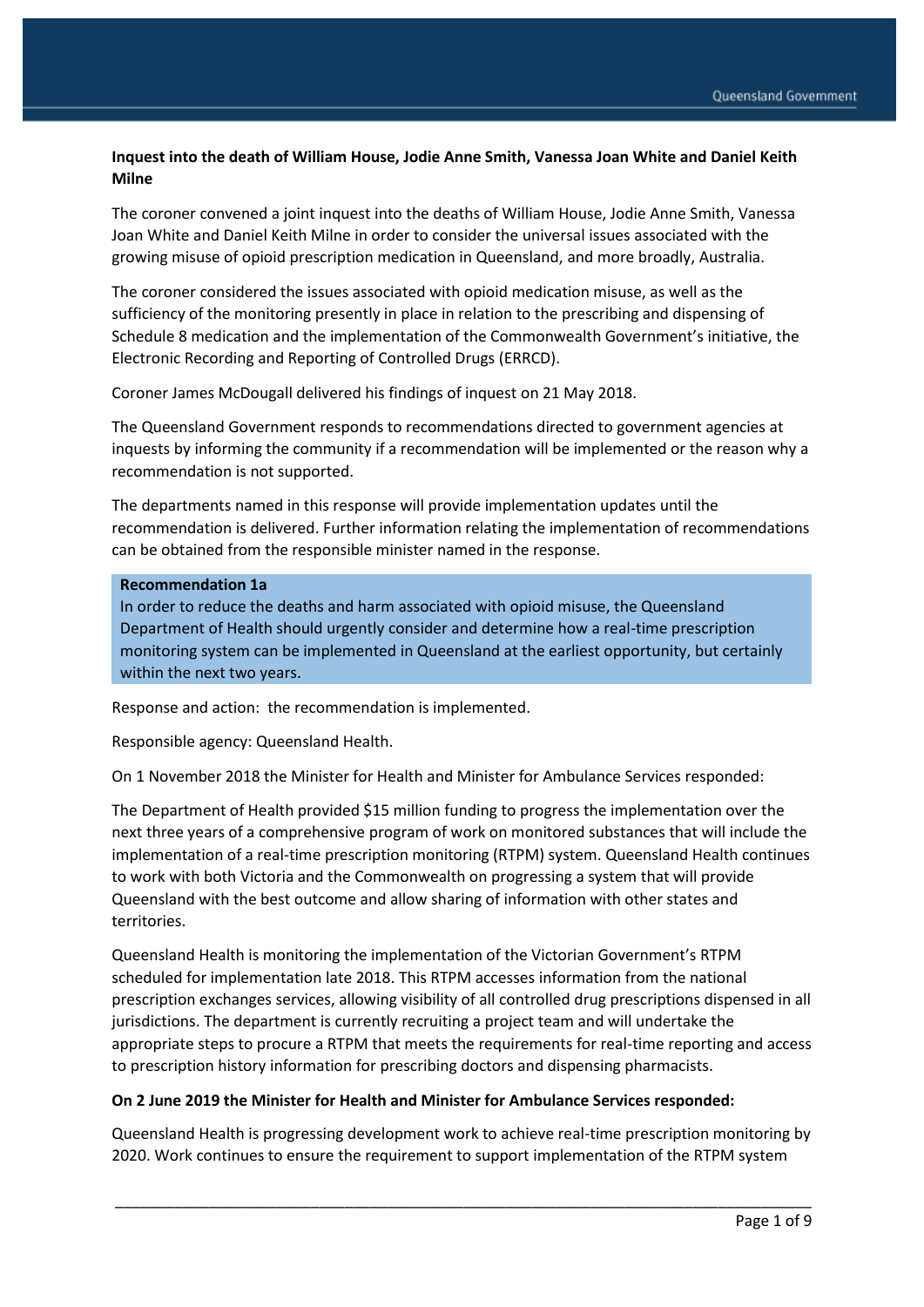are in place such as information communication technology procurement plan, legislative and policy reform, and engagement and education with stakeholders.

The department is progressing work to implement a new Medicines and Poisons Act and Regulation to replace the Health (Drugs and Poisons) Regulation 1996 to enable implementation of RTPM.

The department is also progressing other work in policy development, stakeholder engagement and internal business change to support this implementation. The department is also investigating how real-time reporting could be enabled under current legislative arrangements, should there be delays to the implementation of the new Medicines and Poisons Act.

### **On 11 December 2019 the Minister for Health and Minister for Ambulance Services responded:**

The Department of Health provided \$15 million to fund a comprehensive program of work on monitored substances which will include a RTPM system. Queensland Health aims to achieve RTPM in 2020.

Queensland Health is currently engaging with the Commonwealth Department of Health and is progressing the procurement process.

Implementation of a new Medicines and Poisons Bill and Regulation — to replace the Health (Drugs and Poisons) Regulation 1996 — will enable introduction of RTPM.

The department is progressing its procurement process and undertaking due diligence processes in considering contractual arrangements with the Commonwealth Department of Health and its vendor to progress information and communication technology development work on a RTPM system.

## **On 3 June 2020 the Deputy Premier and Minister for Health and Minister for Ambulance Services responded:**

The passing of the *Medicines and Poisons Act, 2019* (the Act) on 17 September 2019 by the Queensland Parliament, will allow for the establishment and operation of a real-time reporting system with a monitored medicines database that is accessible to health practitioners.

In October 2019, an agreement was signed between Queensland Health, the Commonwealth Department of Health, and pharmacy information technology solution provider Fred IT Group Pty Ltd, for development of Queensland's real-time prescription monitoring system. The system - to be known as 'QScript' - will integrate with the Commonwealth Department of Health's National Data Exchange, which may facilitate the sharing of prescription information across borders as part of a national real-time prescription monitoring solution.

Implementation of QScript is subject to parliamentary processes associated with the commencement of the Act and subordinate legislation. It is anticipated that QScript will be available to Queensland practitioners in 2020.

# **On 2 October 2020 the Deputy Premier and Minister for Health and Minister for Ambulance Services responded:**

Queensland Health is engaged in the work of system development of a real-time reporting system known as QScript with vendor Fred IT. The system was made available for internal administrative use on 16 November 2020. This will allow Queensland Health to provide real-time dispensed prescription information to prescribers via its telephone enquiry service 13S8INFO.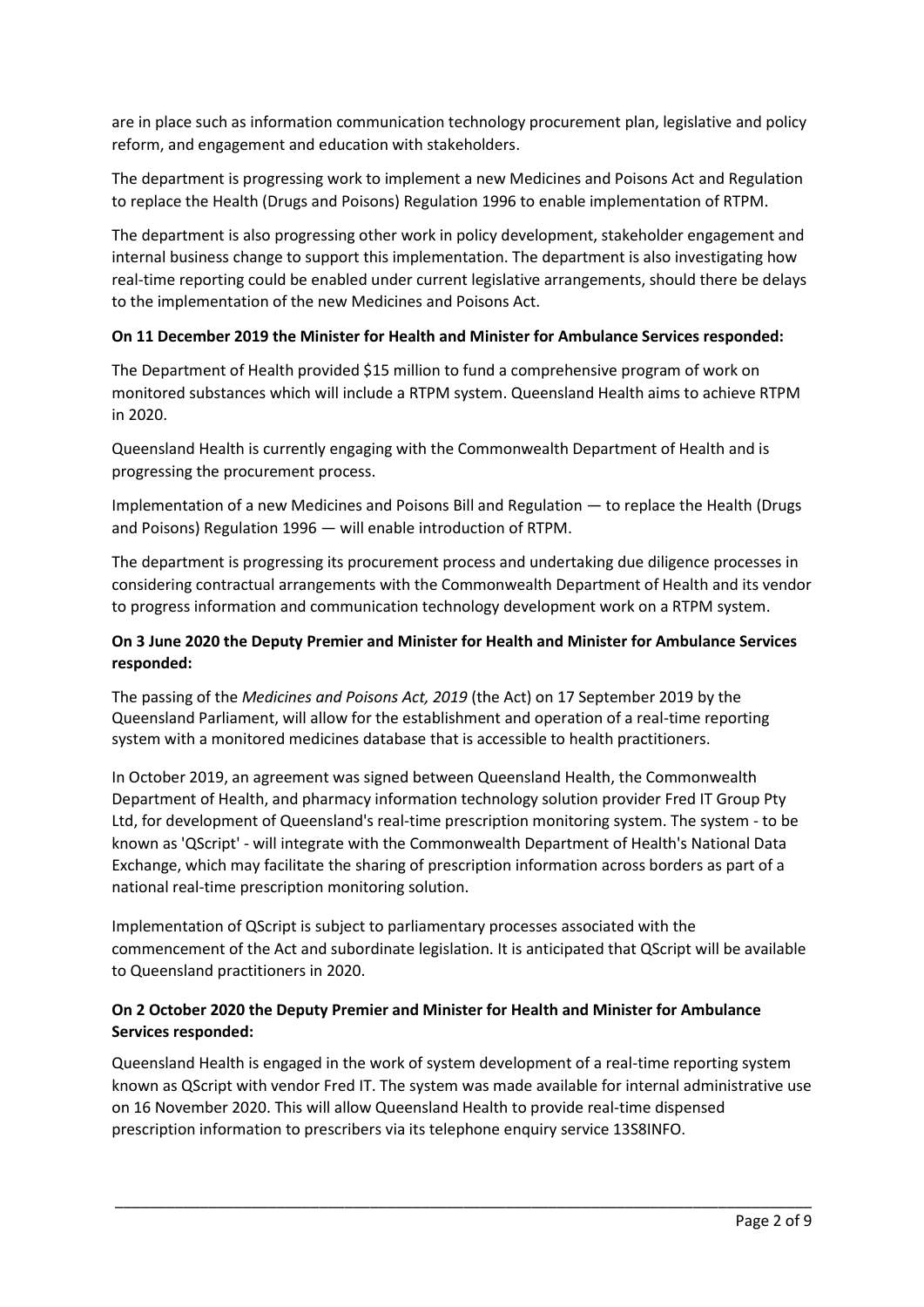Development of access to external community-based prescribers and pharmacists via integration with their prescribing systems will be implemented on commencement of the *Medicines and Poisons Act 2019* and supporting regulation. Due to the government's COVID-19 response, work on the supporting legislative framework has been paused. QScript will be technically ready for external access by February 2021.

### **On 8 July 2021 the Minister for Health and Ambulance Services responded:**

Queensland Health completed work on the health practitioner self-registration portal of Qscript in December 2020. This portal will allow prescribers to register for access to QScript. Full access to the patient level information in Qscript is not yet available.

QScript information and communication technology development work has continued to progress. Promotion of the self-registration process and the supporting education modules will commence prior to commencement of the *Medicines and Poisons Act 2019*, once that date is known.

### **On 17 December 2021 the Minister for Health and Ambulance Services and Leader of the House responded:**

Queensland Health accepted the final release of QScript in May 2021. The department also opened up QScript for health practitioner self-registration in April 2021 in anticipation of full access being available to health practitioners on commencement of the *Medicines and Poisons Act 2019*. The department also launched supporting on-line educational modules for health practitioners in June.

To date, over thirteen percent of all eligible prescriber and dispenser health practitioners have now registered in the system.

Commencement of the Act occurred on 27 September 2021.

#### **Recommendation 1b**

A determination as to whether the Electronic Recording and Reporting of Controlled Drugs (ERRCD) is a suitable system to be utilised should be made without delay. If so, the plan to implement such a system, and the necessary changes to legislation and other regulatory requirements, needs to be actioned urgently.

Response and action: the recommendation is implemented.

Responsible agency: Queensland Health.

On 1 November 2018 the Minister for Health and Minister for Ambulance Services responded:

The Victorian Government's real-time prescription monitoring (RTPM) system allows it to access information from the national prescription exchanges services. This allows visibility of all controlled drug prescriptions dispensed in all jurisdictions. The Victorian RTPM also allows prescribers and dispensers to have access to patients' prescription information.

Unlike the Victorian RTPM, the Commonwealth initiative (electronic recording and reporting of controlled drugs, ERRCD) does not currently allow for access by prescribers and dispensers and only reports information to the state based regulator. There is no time frame yet established for further development of the ERRCD, nor for any development to allow for prescriber or dispenser access. As such the ERRCD is not considered suitable to meet all needs of a responsive RTPM in Queensland.

Queensland Health is engaged in ongoing liaison to monitor the implementation of the Victorian Government's RTPM system. The department is also engaged in the National Real Time Prescription Monitoring Implementation Working Group. The Commonwealth has committed to developing a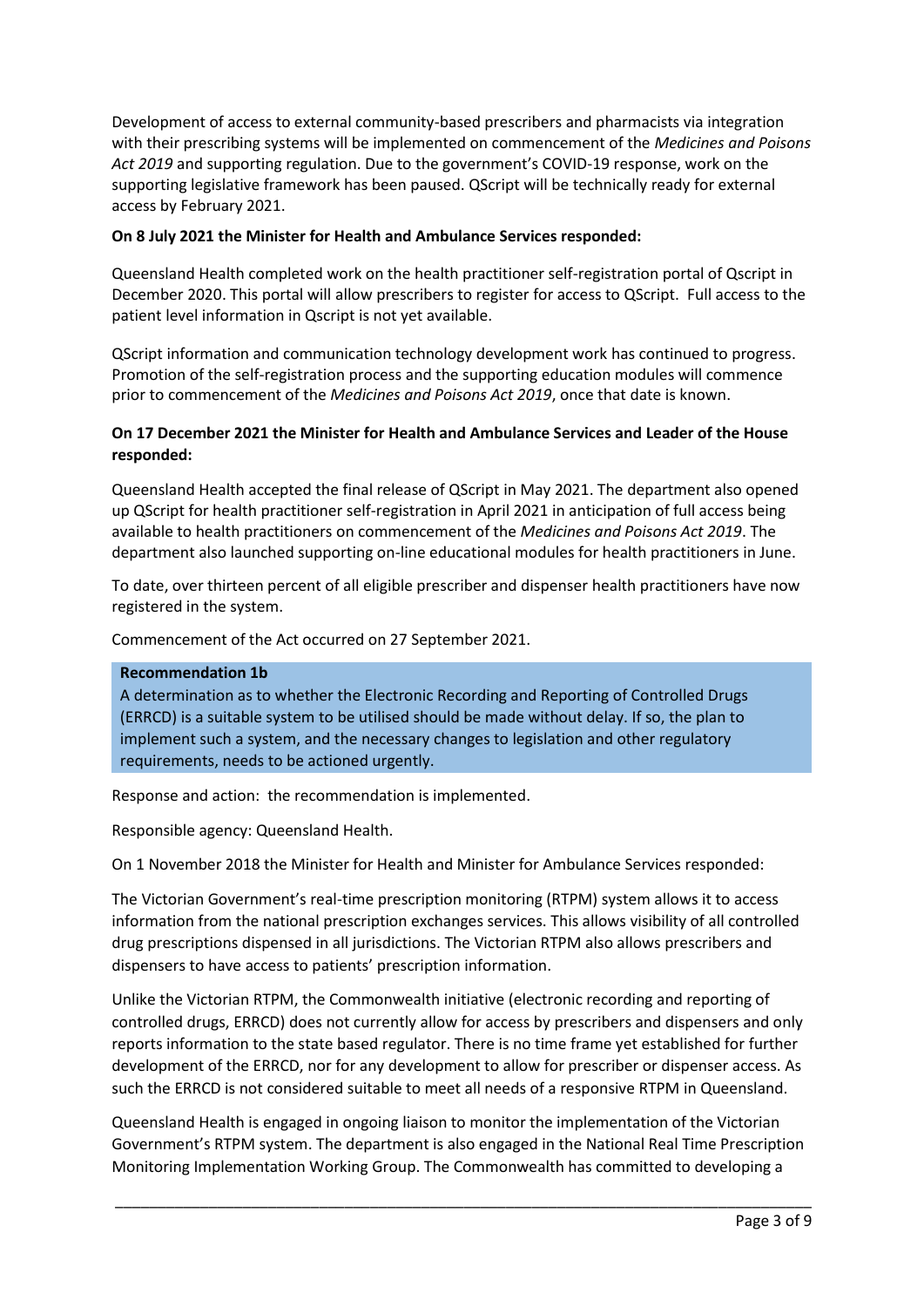national data exchange by end 2018. The national data exchange will allow connection between different jurisdictions' RPTMs as particular jurisdictions develop their individual systems.

Queensland Health is also proposing to replace the *Health Act 1937* and the Health (Drugs and Poisons) Regulation 1996 with a new Medicines and Poisons Act and Regulation. If progressed by the government, the new Act is to include the legislative provisions to establish real-time reporting and mandate its use by relevant health practitioners.

### **On 2 June 2019 the Minister for Health and Minister for Ambulance Services responded:**

The director-general approved the commencement of a program of work on monitored substances to implement a real-time reporting information and communication technology solution and supporting policy development, education and engagement work by 2020.

The Medicines, Regulation and Quality Unit recruited a team to progress this work.

The Commonwealth Department of Health developed a National Data Exchange (NDE) as the preferred solution to the previous ERRCD. The NDE can allow for each state and territory to access real-time dispensed prescription information. Queensland Health is currently engaging with the Commonwealth Department of Health and their developers to ascertain if the NDE will meet business requirements for a real-time reporting solution.

The department is progressing work to implement a new Medicines and Poisons Act and Regulation to replace the Health (Drugs and Poisons) Regulation 1996 and enable implementation of real-time prescription monitoring.

The department is also progressing other work in policy development, stakeholder engagement and internal business change to support the implementation of real-time prescription monitoring by 2020.

#### **On 11 December 2019 the Minister for Health and Minister for Ambulance Services responded:**

The Commonwealth Department of Health developed a NDE as the preferred solution to the previous ERRCD. The NDE allows for each state and territory to access real-time dispensed prescription information and supports potential national information sharing.

Queensland Health engaged with the Commonwealth Department of Health and their developers and chose to progress to work with the Commonwealth Government on the NDE integration as its preferred solution and not further consider the ERRCD solution, as the ERRCD would not meet Queensland Health business requirements.

#### **Recommendation 1c**

A business plan to progress the implementation of a real-time prescription monitoring system in Queensland, either the ERRCD or a separate hybrid or new system, needs to be developed, and appropriately funded as a priority.

Response and action: the recommendation is implemented.

Responsible agency: Queensland Health.

On 1 November 2018 the Minister for Health and Minister for Ambulance Services responded:

The Department of Health provided \$15 million to implement a program of work on monitored substances which will include an underpinning real-time prescription monitoring (RTPM) system over the next three years. Preliminary analysis supports that a model of a RTPM that accesses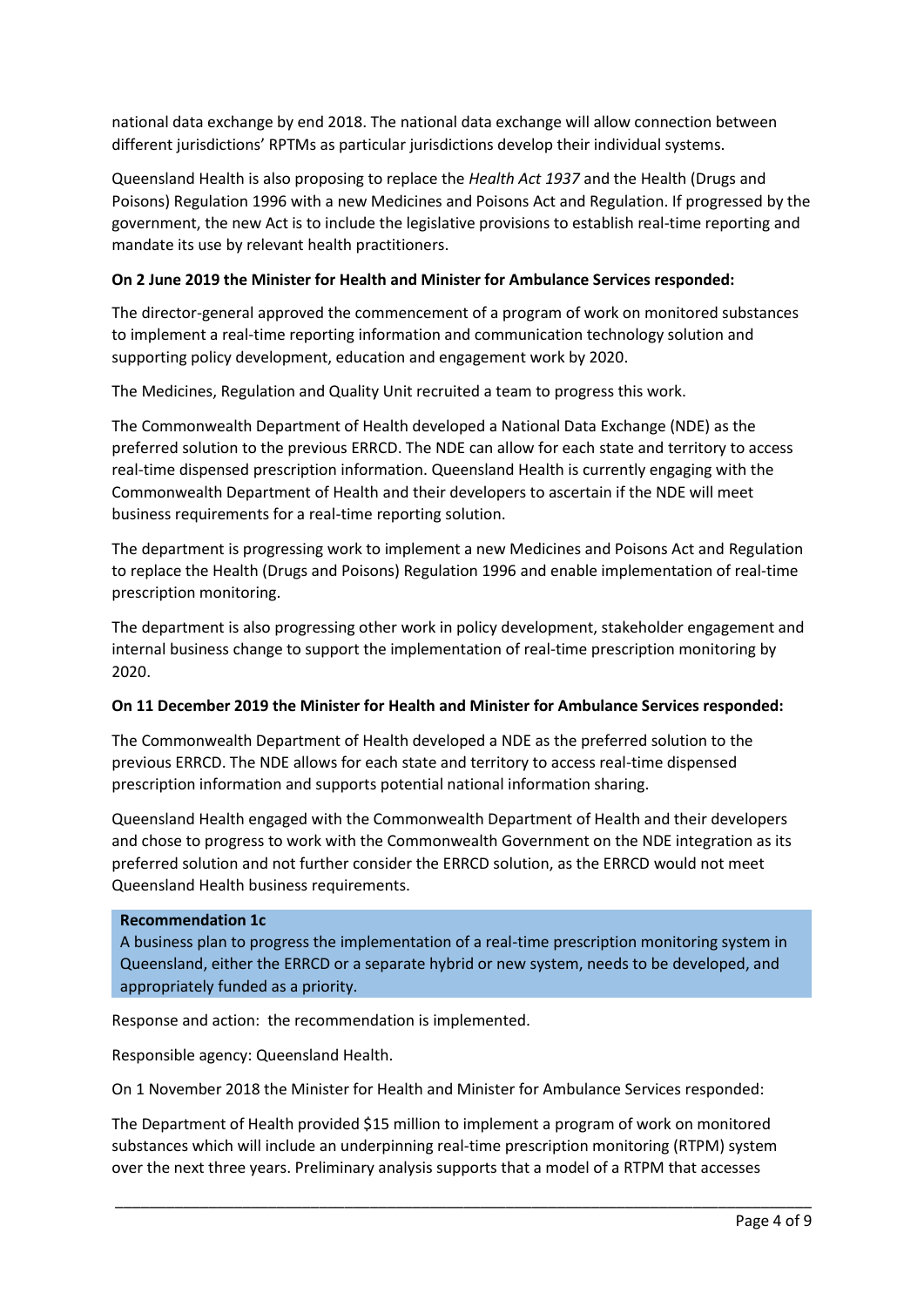information from the national prescription exchange services is the most effective model to progress.

Queensland Health is currently recruiting a project team to undertake this comprehensive program of work, to deliver training and education to health professions, develop and implement policy and regulatory changes, and support the implementation of a RTPM system. Queensland Health will seek to commence an appropriate procurement process for the RTPM by early 2019.

#### **Recommendation 2**

The Queensland Department of Health should urgently consider what additional steps can be taken to educate general practitioners and pharmacists as to the scope and functions of Medicines Regulation and Quality (MRQ), particularly the availability of advice as to appropriate prescribing practices. Incidences of over-prescribing of opioids, once this education campaign has been completed should be dealt with by professional disciplinary bodies, by regulation.

Response and action: implementation of the recommendation is in progress.

Responsible agency: Queensland Health.

On 1 November 2018 the Minister for Health and Minister for Ambulance Services responded:

The Department of Health provided \$15 million to implement a program of work on monitored substances that will include an underpinning real-time prescription monitoring (RTPM) system over the next three years. The department is resourcing a statewide 13S8INFO telephone enquiry service for doctors to allow ready access to prescription history information and regulatory advice and support.

The department is currently recruiting a project team to implement this program of work. The program will also develop training and education to health professions, undertake the relevant policy and regulatory changes, and manage the implementation of a RTPM system. The department will undertake to further promote the 13S8INFO enquiry service across the state to support the implementation of its program of work and the RTPM system.

The government is also proposing to replace the *Health Act 1937* and the Health (Drugs and Poisons) Regulation 1996 with a new Medicines and Poisons Act and Regulation. If progressed by the government, the consultation and implementation phase of the new Act will also be the opportunity to promote aspects of compliance requirements for health practitioners with controlled drugs.

It may be possible in the new Act to impose obligations on prescribers to comply with a standard for safe prescribing of opioids as part of the regulatory scheme. It is proposed that this new regulatory scheme will also articulate the parameters to be considered in prescribing Schedule 8 drugs safely or to mitigate harm when dispensing a medicine to a person at risk (already drug dependent or oversupplied).

#### **On 2 June 2019 the Minister for Health and Minister for Ambulance Services responded:**

Medicines Regulation and Quality (MRQ) provides a statewide 13S8INFO telephone enquiry service for doctors to allow ready access to prescription history information and regulatory advice and support. The service now receives over 2,500 enquiries each month, and over 600 of these are transferred to clinical advisers for more complex clinical and regulatory advice.

MRQ and the Medicines Compliance and Human Tissue Unit (MCHTU) improved surveillance of patients' and doctors' prescribing patterns to monitor compliance with the Health (Drugs and Poisons) Regulation, 1996. Internal escalation procedures facilitate action in response to continued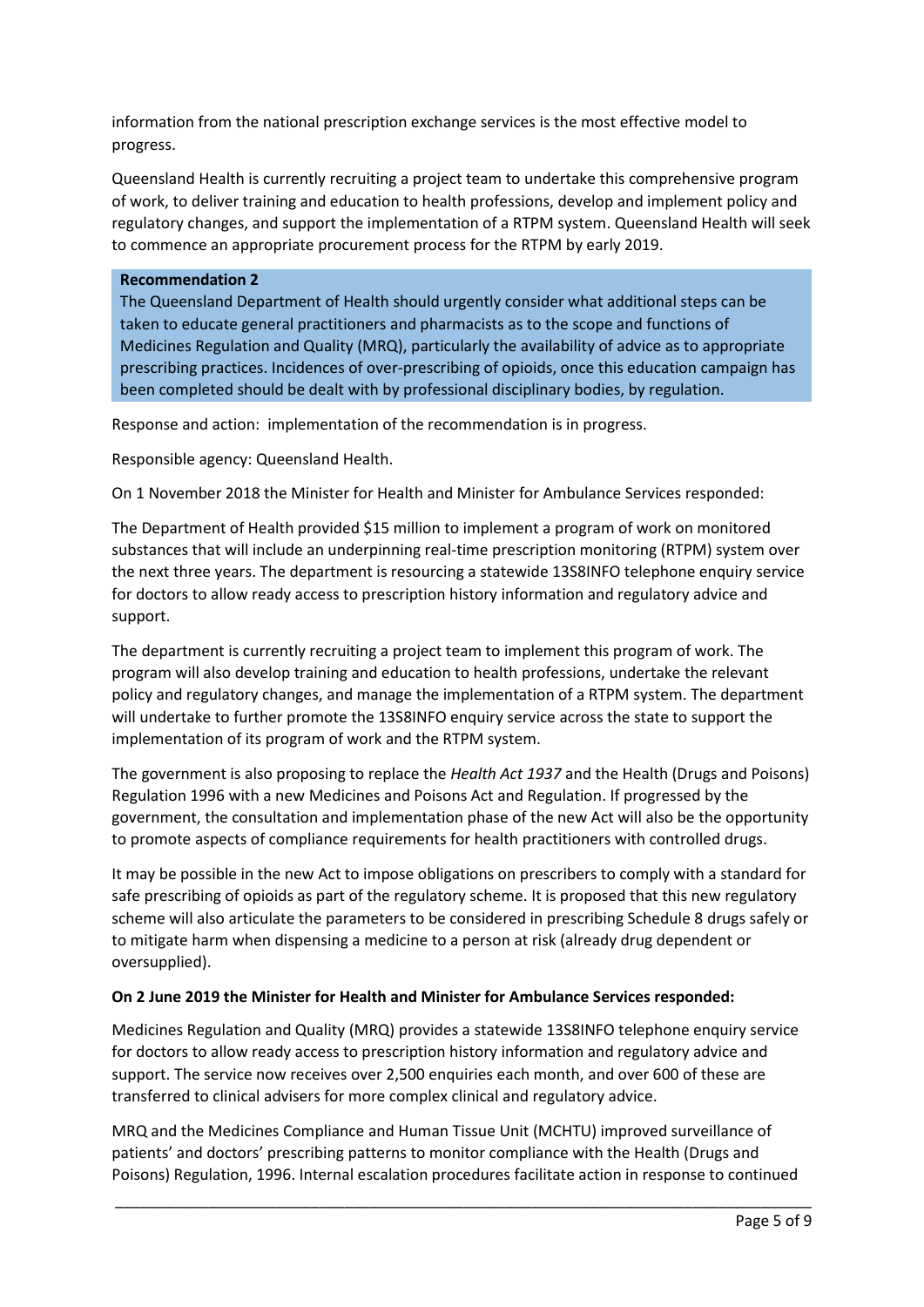non-compliance and appropriate referral to other regulators such as; the Office of the Health Ombudsman and Australian Health Practitioner Regulation Agency for matters of potential professional conduct of a lesser standard than reasonably expected, and to the Queensland Police Service for matters of potential or possible unlawful activity in the obtaining of drugs of dependence.

As part of the program of work on monitored substances to implement real-time reporting and the proposed legislative changes, Queensland Health will develop an education and engagement program for prescribers, dispensers and consumers around issues of monitored substances.

### **On 11 December 2019 the Minister for Health and Minister for Ambulance Services responded:**

Queensland Health engaged an education provider in Metro North Hospital and Health Services to prepare a range of online educational programs and materials to support the introduction of realtime reporting in Queensland.

On 1 July 2019 changes to the Health (Drugs & Poisons) Regulation, 1996 came into effect.

Over July and August 2019, the department organised a mail out to all community medical practices of its materials related to doctors' legislative obligations, promoting the 13S8INFO telephone enquiry service, and other supporting materials about management of patients with dependence forming controlled drugs.

Development of education with the education provider will be progressed to support the implementation of real-time reporting. The program of work is developing communication and engagement strategies to support the implementation.

## **On 3 June 2020 the Deputy Premier and Minister for Health and Minister for Ambulance Services responded:**

Queensland Health has released a series of 14 free interactive eLearning modules designed to assist medical and nurse practitioners to provide enhanced care to patients experiencing substance dependence and withdrawal.

The Department of Health engaged an education service provider to develop a range of online educational modules to support health practitioners to engage with the real-time reporting system and manage difficult patient interactions and complex patient presentations related to persistent pain and substance use disorders.

The department is also developing a comprehensive communication plan for all relevant stakeholders about the implementation of the new *Medicines and Poisons Act 2019* and the realtime reporting system QScript.

In response to recommendations from the Queensland Clinical Senate meeting 'Managing the pain of opioids', held in July 2018, Queensland Health supported a trial opioid stewardship program for 12 months under the leadership of Royal Brisbane and Women's Hospital to improve opioid supply in public hospitals.

Implementation of QScript is subject to parliamentary processes associated with the commencement of the *Medicines and Poisons Act 2019* and subordinate legislation. It is anticipated that QScript will be available to Queensland practitioners in 2020 and supporting educational materials will be made available when the QScript system is commenced.

\_\_\_\_\_\_\_\_\_\_\_\_\_\_\_\_\_\_\_\_\_\_\_\_\_\_\_\_\_\_\_\_\_\_\_\_\_\_\_\_\_\_\_\_\_\_\_\_\_\_\_\_\_\_\_\_\_\_\_\_\_\_\_\_\_\_\_\_\_\_\_\_\_\_\_\_\_\_\_\_\_\_

**On 2 October 2020 the Deputy Premier and Minister for Health and Minister for Ambulance Services responded:**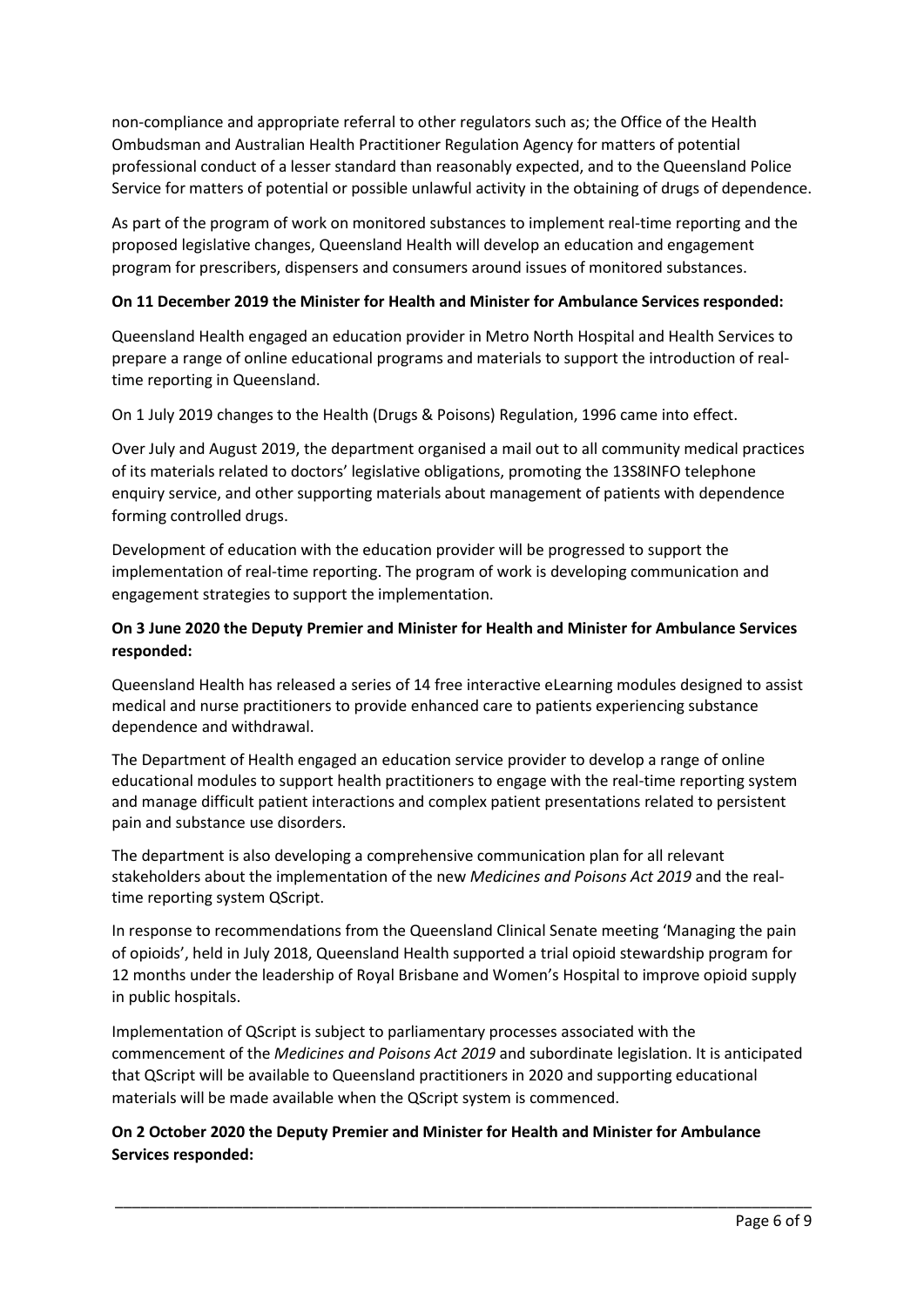Supporting education modules and communication strategy are being been developed to promote details of QScript as part of the implementation of real-time reporting in Queensland. These modules will include three key learning areas around legislative requirements, getting practices ready and clinical guides for pharmacists and prescribers in the safe use of monitored medicines.

The department has undertaken significant stakeholder engagement with health practitioner and consumer representatives, in developing supporting policy and regulatory frameworks. The department experienced delays in its schedule for this change due to the government's COVID-19 response and is pausing the commencement of the *Medicines and Poisons Act 2019*.

Implementation of the supporting additional education and communications will be linked to commencement date of the new *Medicines and Poisons Act 2019*.

### **On 8 July 2021 the Minister for Health and Ambulance Services responded:**

Extensive clinical and consumer stakeholder engagement has continued, with the Monitored Medicines Steering Committee continuing to meet and be updated on the project. Supporting regulatory instruments — the Monitored Medicines Standard and a Companion Document — have been developed through stakeholder engaged working groups.

The Monitored Medicines Standard and a companion document will be provided as part of the regulatory consultation package for the subordinate regulation of the *Medicines and Poisons Act 2019.*

## **On 17 December 2021 the Minister for Health and Ambulance Services and Leader of the House responded:**

The Monitored Medicines Standard and a Companion Document was provided to all stakeholders as part of the regulatory consultation package for the subordinate regulation of the *Medicines and Poisons Act 2019*. The regulatory consultation period closed in late May 2021 and feedback on the monitored medicines standard and a companion document has been considered.

The QScript system will include a number of automated alerts to prescribing and dispensing health practitioners to help inform their treatment decisions. This will include notifications of multiple providers, history of being on an opioid treatment program, high doses of opioid medicines, risky combinations of monitored medicines and first-time treatment of persons with monitored medicines.

The Monitored Medicines Unit (formerly MRQ) produced a range of supporting materials for health practitioners to support and facilitate their understanding of the *Medicines and Poisons Act 2019* and the new real-time reporting system, QScript. Completion of the e-learning modules is recognised as continuing professional development by the relevant health practitioner professional organisations.

The Monitored Medicines Unit established a QScript learning portal with supporting materials such as recorded webinars, fact sheets and information on the new legislative requirements. In collaboration with the Metro North Hospital and Health Service, the Insight Training Service series of professional development webinars have been delivered throughout 2021. The webinars are recorded and available for later viewing and will remain as accessible educational resources.

The Monitored Medicines Unit has also delivered educational sessions to medical, nursing, dental and pharmacy stakeholder organisations to inform them of the imminent commencement of QScript and provide advice about regulatory and clinical issues related to monitored medicines.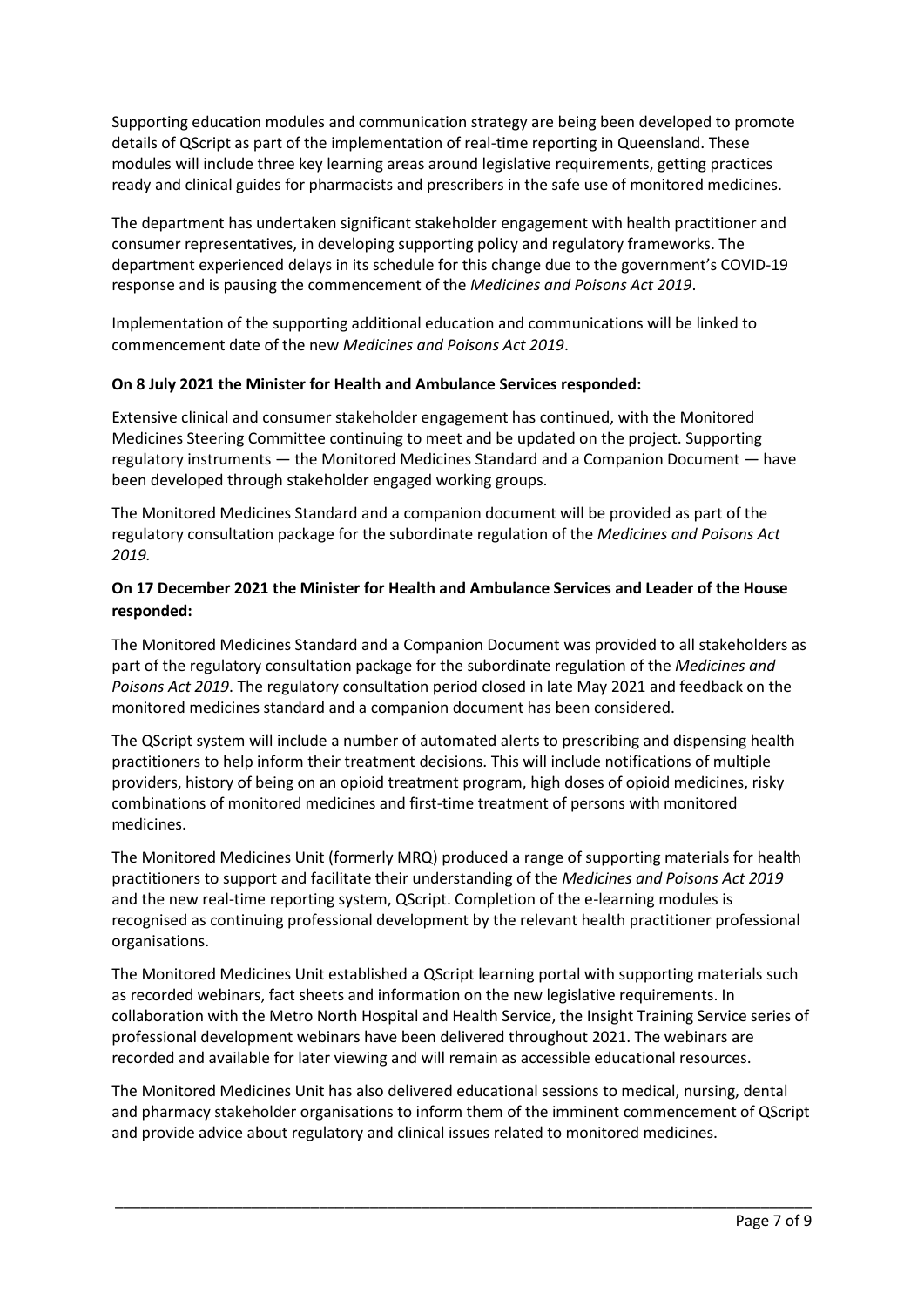Following commencement of the *Medicines and Poisons Act 2019* on 27 September 2021 and full health practitioner access to QScript, the department will update the published supporting materials and advise all affected stakeholders of the changes.

The department is also undertaking internal change to support the implementation of QScript and align its workforce with the business requirements of the new Act and regulations.

#### **Recommendation 3**

The Queensland Department of Health to consider the suitability of resourcing currently provided to Medicines Regulation and Quality (MRQ) in order to appropriately perform their regulatory functions in a proactive manner, particularly given the timeframe changes as stipulated in the new S8 Monitoring Strategy.

Response and action: implementation of the recommendation is in progress.

Responsible agency: Queensland Health.

On 1 November 2018 the Minister for Health and Minister for Ambulance Services responded:

The Department of Health provided \$15 million to implement a program of work on monitored substances that will include an underpinning real-time prescription monitoring (RTPM) system. An internal audit of approvals processes under the Health (Drugs and Poisons) Regulation 1996 has commenced to ensure Queensland Health is appropriately administering this aspect of the Regulation.

The program of work will assess the required business changes needed within Medicines Regulation and Quality (MRQ) to support a RTPM system in the future and seek to establish a business case for any extra resources required to maintain appropriate regulatory functions.

#### **On 2 June 2019 the Minister for Health and Minister for Ambulance Services responded:**

The Department of Health recruited a new MRQ manager to undertake the internal change processes to support the implementation of the program of work on monitored substances and implementation of the new Medicines and Poisons Act. The investigation's team within Medicines Compliance and Human Tissue Unit now includes four full-time investigation staff and one principal policy and planning officer.

The program of work will assess the required business changes needed within MRQ to support a national RTPM system in the future and seek to establish a business case for any extra resources required to maintain appropriate regulatory functions. The implementation of a RTPM program and legislative changes will transform the current regulatory activities of MRQ and work will be undertaken to re-align current positions to meet new business and regulatory requirements.

#### **On 11 December 2019 the Minister for Health and Minister for Ambulance Services responded:**

The department employed a new manager of Monitored Medicines Unit to develop the change management plans to support the implementation of RTPM.

The department is developing the required change management plans to support a RTPM implementation system in the future and will seek to establish a business case for any extra resources required to maintain appropriate regulatory functions.

## **On 3 June 2020 the Deputy Premier and Minister for Health and Minister for Ambulance Services responded:**